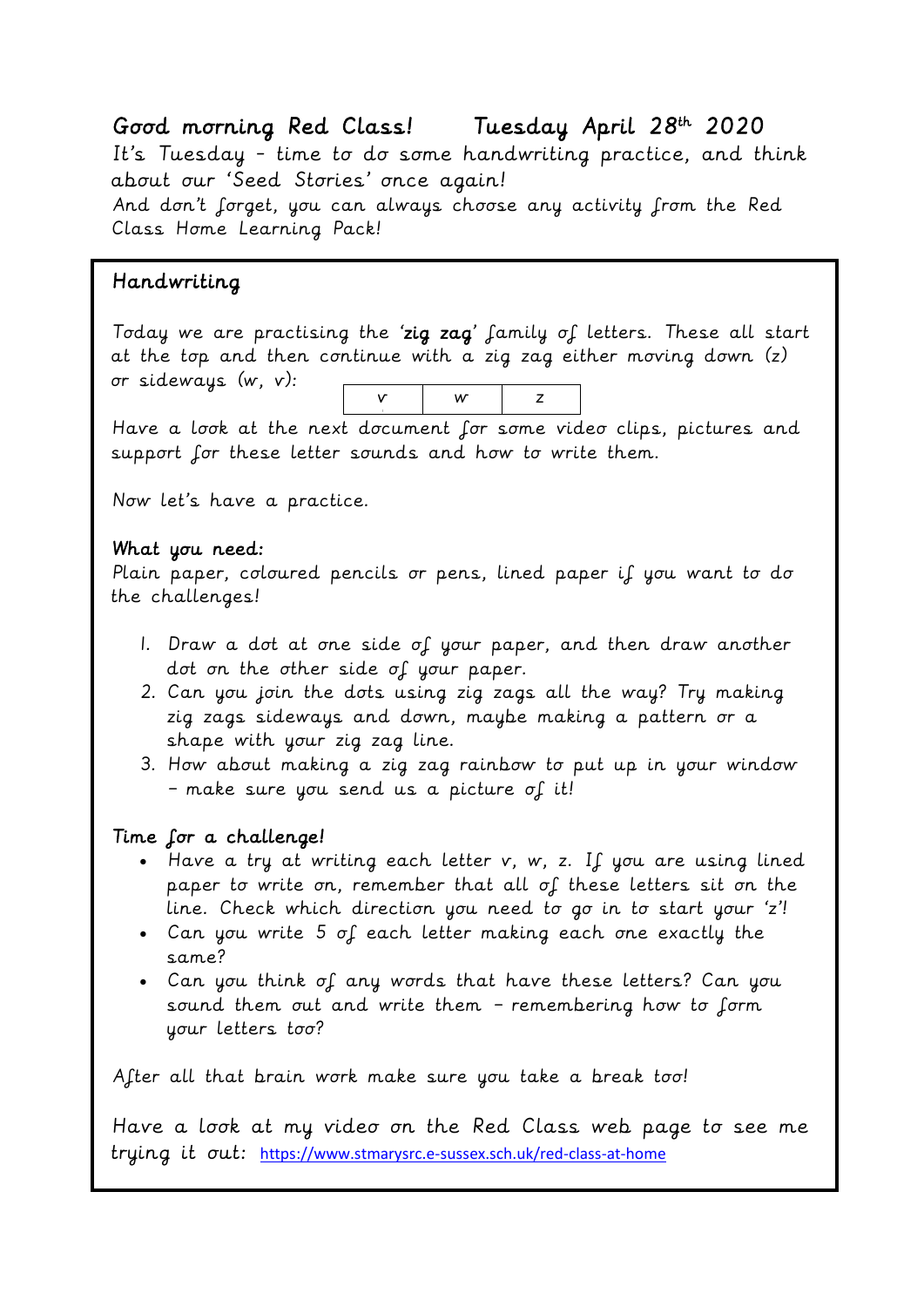# 'Seed Stories' – Soil Scientists!

This term we will be exploring the soil plants grow in  $-$  what is soil made of? Do any creatures live in the soil? How does soil help plants grow? What happens to soil at different times?

This week we are going to be scientists! Scientists spend a lot of time looking carefully and closely at the world around them to find out more about how it works - they call this 'observing'. This week we will observe what is in the soil that is all around us.

#### What you need:

An apron or messy clothes, a cupful of soil, some water, a clear jar or plastic box, a selection of stirrers and spoons, some trays or plates, a colander or sieve, a magnifying glass if you have one (if you don't - don't worry!), some paper and pencils.

- 1. Put your soil into a tray or plate. Using one of your spoons or stirrers, carefully observe what's in the soil. What can you see? Perhaps there are some living creatures or parts of plants? (Be very careful with any living creatures, ask an adult to put them back outside when you have observed them.) Can you see stones, twigs, leaves, sand? Use a magnifying glass here if you have one.
- 2. Next, put your soil into the jar or plastic box and add some water. (Please make sure you have taken out any living creatures first!) Shake or stir – what can you see? Are any parts floating or sinking? Can you see anything you didn't notice before?
- 3. Finally use the colander or sieve to separate the solid and liquid parts of your mixture! What can you observe now?

Scientists also draw and write about what they see – they call this 'recording'. Try drawing and labelling all the different things you have observed in your cup of soil - it's a whole tiny world in there!